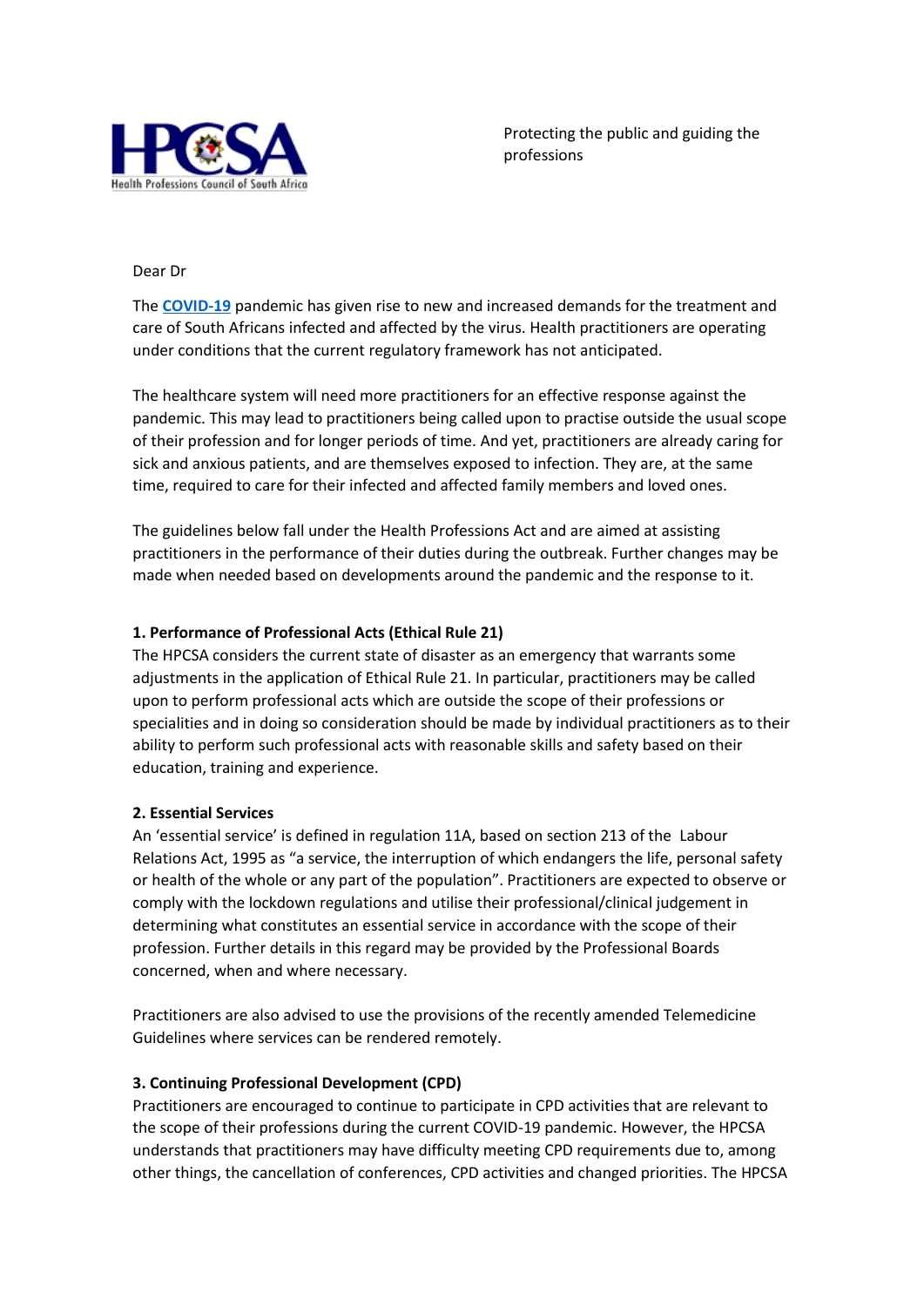will therefore not act against practitioners who fail to submit their CPD portfolio and/or meet expected requirements while the pandemic persists. Further guidance in this regard will be provided to practitioners after the COVID-19 outbreak once has been brought under control.

### **4. Undergraduate Training**

With the closure of institutions of higher learning, the HPCSA recognises that students' educational programmes will be negatively affected. Council, therefore, expects that faculties of Health Sciences in consultations with relevant Professional Boards should put measures in place to compensate for lost training time.

#### **5. Requirements for Internship and Postgraduate Training**

Institutions accredited to provide internship and postgraduate training are encouraged to provide trainees with reasonable clinical exposure, as well as support during this time of national disaster. Interns who have completed their period of internship should be released for public service (community service). Internship duty certificates should not be unreasonably withheld due to service delivery needs. The HPCSA will also provide additional guidance and support on this, through its structures, including the respective Professional Boards.

#### **6. Colleges of Medicine of South Africa Examinations**

The HPCSA has noted the decision of the Colleges of Medicine of South Africa Examinations (CMSA) Senate to postpone the first semester examinations to the second half of the year, and the possibility that examinations may not be held at all this year. Registrars and Senior Registrars, ordinarily employed on a contractual basis, will be deeply affected by the postponement of examinations, which will not only negatively impact their employment, but the production of specialists so desperately needed in the country as well. In view of this challenging situation, the HPCSA recommends that Provincial Departments of Health mobilise additional financial resources to ensure the retention of Registrars/Senior Registrars in their posts until examinations are held.

#### **7. New Registrations**

Council considers all activities related to registration as essential services and practitioners should continue to submit their applications for registration and/or restoration, electronically to: **[registrationgroup@hpcsa.co.za](mailto:registrationgroup@hpcsa.co.za)**.

Registrations processed during the lockdown period will be for a limited or temporary period from the date of registration to 31 March 2021 and applicants will be required to provide original documents after the lockdown and once verified, the registrations will be converted to permanent registration.

Applications for registrations from persons who hold qualifications not prescribed for registration and those that are required to undergo an assessment as prescribed by the relevant Professional Boards will only be attended to after the lockdown period.

All applications will be processed within 72 hours and should practitioners not receive registration certificates within this period, they should send their enquiries to this email: **[servicedelivery@hpcsa.co.za](mailto:servicedelivery@hpcsa.co.za)** and copy **[Doreenm@hpcsa.co.za](mailto:Doreenm@hpcsa.co.za)**.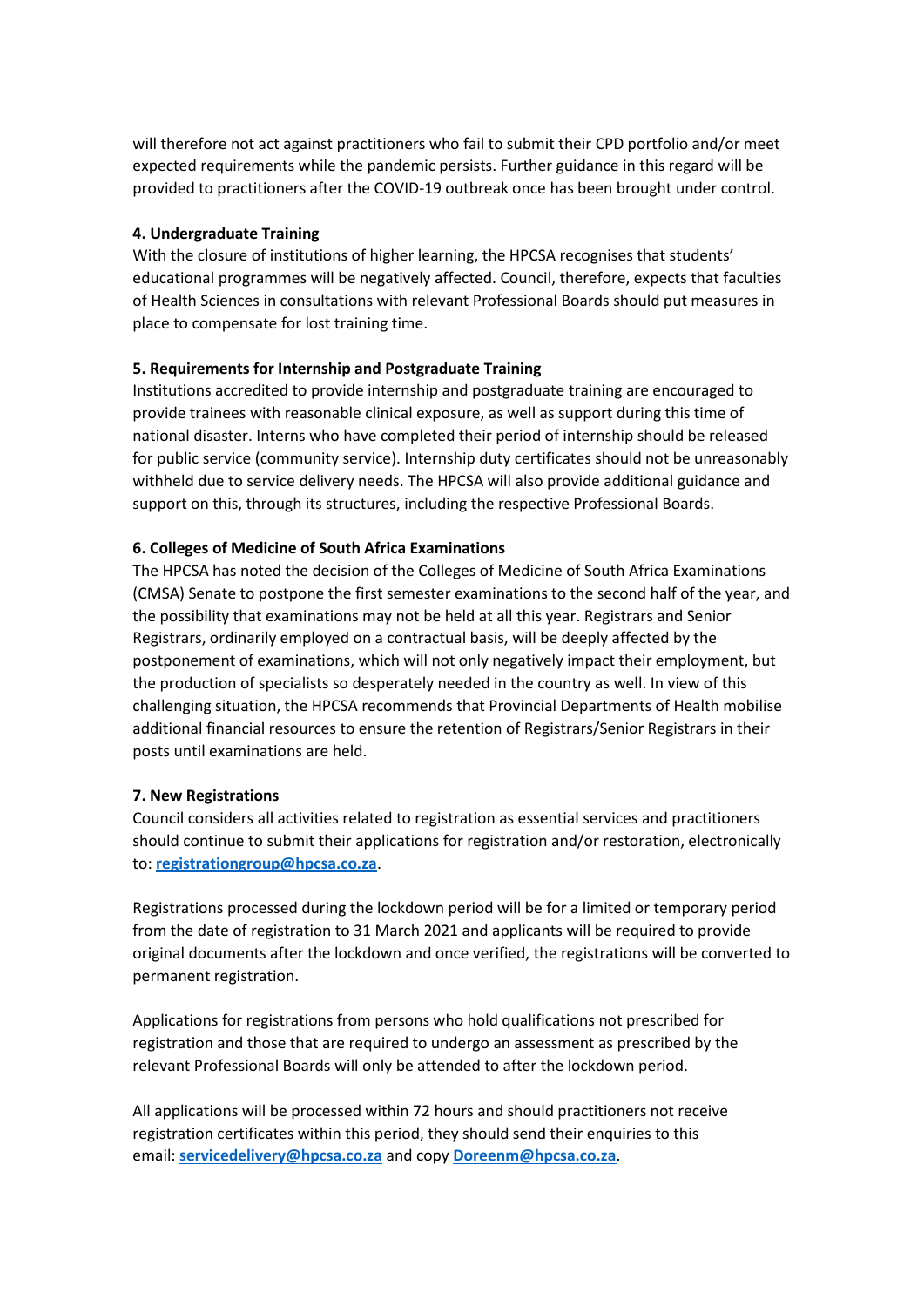### **8. Annual Renewal of Registrations**

The due date for annual renewals of registrations has been extended from 1 April 2020 to 1 June 2020 and practitioners should ensure that their annual fees are paid by the  $31<sup>st</sup>$  May 2020. Practitioners should utilise the online portal for the renewal of their registration where they will also access their annual practising certificate.

All annual practising certificates which expired on 31 March 2020 should be considered as valid until 31 May 2020.

Practitioners may also access their profile using the HPCSA mobile app that is available on this link: **[https://hpcsamobileapp.co.za/](https://hpcsa.us12.list-manage.com/track/click?u=8aa3e80c93c3f7b79b1fbd470&id=7bd9a0c1c5&e=f3bf133d81)**

# **9. Practitioners' Wellbeing**

Practitioners are at the forefront in the response against the COVID-19 pandemic. As a result, they have an elevated risk of infection and should always, therefore, be cautious as they carry out their responsibilities. In this regard, the HPCSA encourages practitioners to refer to the NICD guidelines for COVID-19 and seek help from available supportive structures whenever the need arises. The South African Depression and Anxiety Group (SADAG) may also be of assistance and can be contacted on their 24-hour helpline: 0800 456 789.

## **10. Restoration of practitioners to the Clinical Register**

Practitioners who have been on the non-clinical register and/or applied for voluntary erasure for a subsequent period not exceeding five years (from the date of registration), will be considered for restoration to the clinical register without the need to meet further requirements. This measure is put in place to ensure that the healthcare system has enough resources to respond to the pandemic.

### **11. Personal Protective Equipment**

The HPCSA expects employers to take all necessary steps to ensure that health practitioners are always suitably equipped and afforded personal protective equipment to minimise the risk of infection.

# **12. Telemedicine/Telehealth**

On the 26<sup>th</sup> March 2020, the HPCSA published the Guidance on the use of Telemedicine Guidelines during the COVID-19 pandemic in terms of which, the following provisions were amended:

Clause (b) which stated that *"Telehealth is only permissible in circumstances where there is an already established practitioner-patient relationship, except where Telepsychology and/or Telepsychiatry is involved, in which case telehealth is permissible even without an established practitioner-patient relationship"* was amended as follows:

**"Telehealth should preferably be practised in circumstances where there is an already established practitioner-patient relationship, and where such a relationship does not exist, practitioners may still consult using Telehealth provided such consultations are done in the best clinical interest of patients".**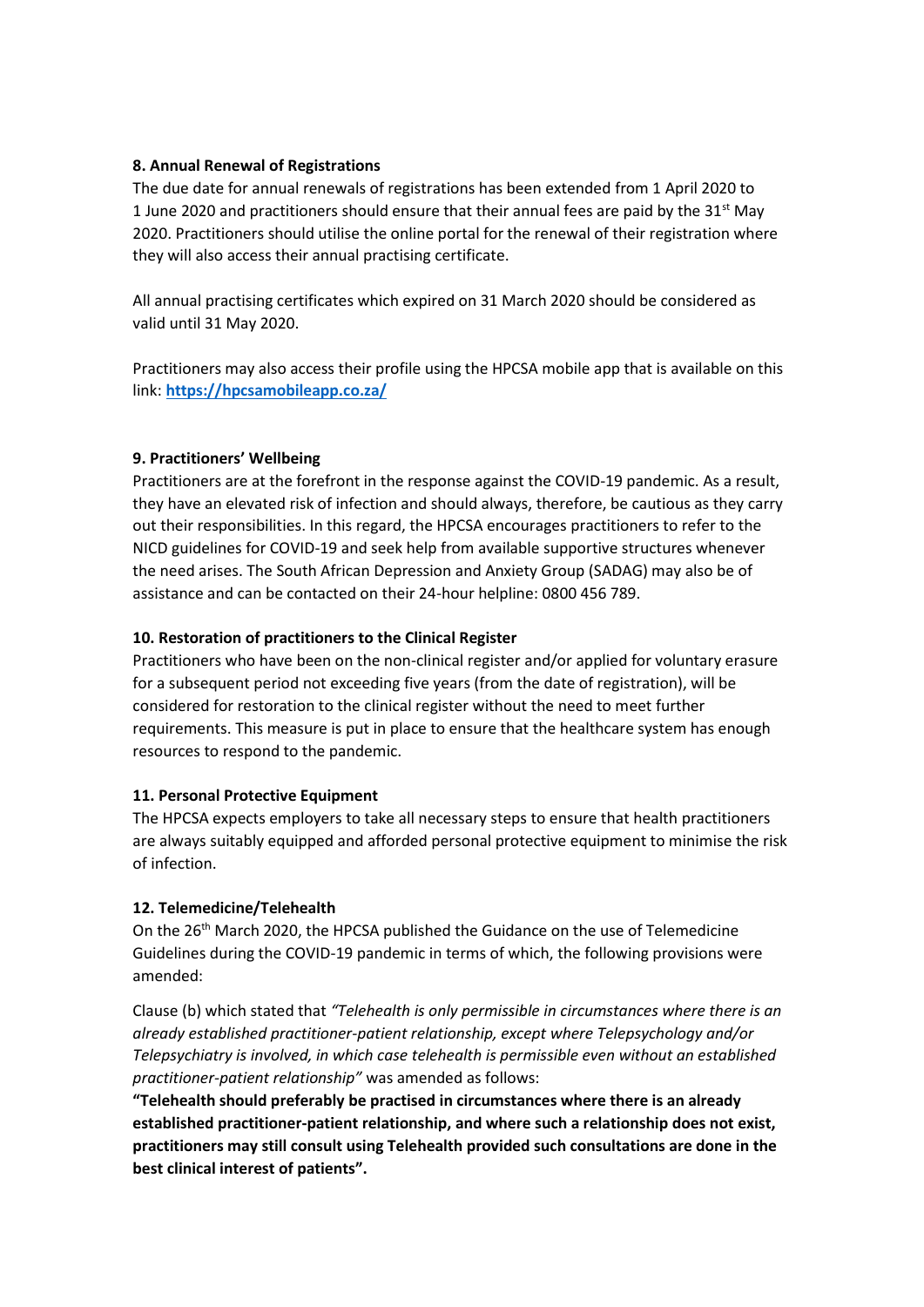Clause (c) which stated that "*Practitioners may charge a fee for services rendered through a telehealth platform"* was amended as follows:

**"Although practitioners may charge fees for consultations undertaken through Telehealth platforms, the Council strongly cautions against practices that may amount to over-servicing and perverse incentives"**.

Practitioners are reminded that, notwithstanding amendments as described hereabove, the Ethical Rules of Conduct for Health Practitioners registered under the Health Professions Act remain in force even when practising Telehealth.

The guidance provided herein is only applicable during the COVID-19 pandemic and Council believes that it will assist practitioners to continue servicing their patients while observing the Regulations made in terms of Section 27 of the Disaster Management Act, especially regulation 11B. (1) (b) which states as follows: "During the lockdown, all businesses and other entities shall cease operations, except for any business or entity involved in the manufacturing, supply, or provision of essential goods or services, save where operations are provided from outside of the Republic or can be provided remotely by a person from their normal place of residence."

The HPCSA will soon after the end of the pandemic inform practitioners about the continued use, or otherwise, of this guidance.

## **13. Complaints**

The HPCSA will continue to process all complaints received from members of the public and/or patients against practitioners registered under the Act. The extraordinary conditions under which practitioners are working as a result of COVID-19 will be considered when complaints are handled.

All professional conduct inquiries and contact mediations have been suspended until the nation-wide lockdown is lifted.

# **14. Meetings of Council and Professional Boards**

Although members of the Council and Professional Boards are at the front-line dealing with the COVID-19 pandemic, the HPCSA's governance structures are continuing to function and conduct meetings using virtual platforms of communication during the lockdown period. This, unfortunately, is not a usual way of conducting the business of Council and the Professional Boards under its ambit, and there may, therefore, be delays in processing some of the matters.

# **15. Conclusion**

The HPCSA believes that all practitioners registered with the Professional Boards under its ambit are committed to their patients and society in general and will use their knowledge and professional skills to assist the government and other stakeholders to ensure that the COVID-19 pandemic is effectively dealt with. The HPCSA will monitor developments around the pandemic and provide additional or updated guidance to practitioners as and when needed.